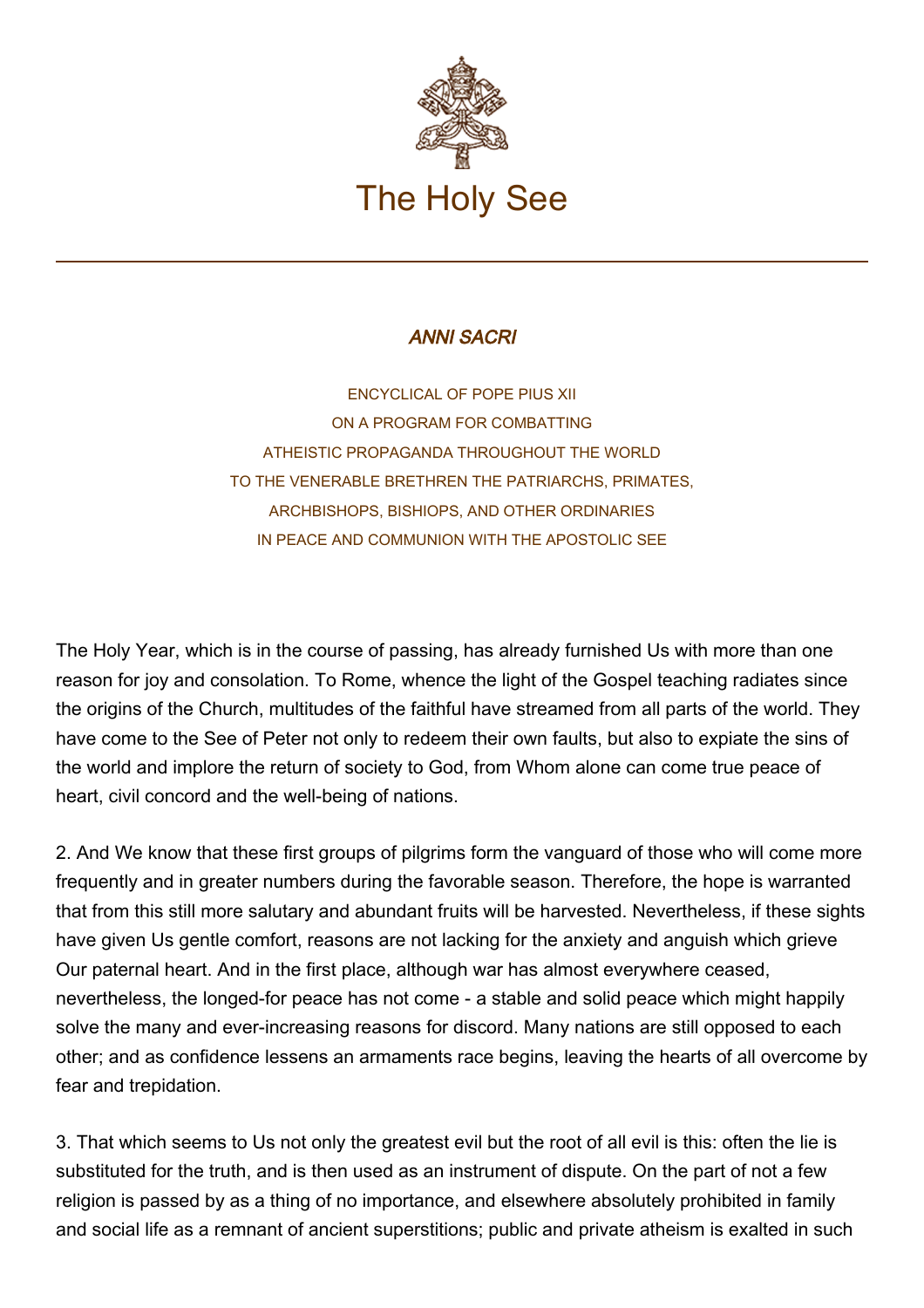a way that God and His law are being abolished, and morals no longer have any foundation. The Press also too often vulgarly reviles religious feeling, while it does not hesitate to spread the most shameful obscenities, agitating and with incalculable harm leading into vice tender childhood and betrayed youth.

4. By means of false promises a people is deceived and provoked to hatred, rivalry and rebellion, especially when the hereditary faith, the only relief in this earthly exile, is successfully torn from its heart. Disturbances, riots and revolts are organized and fomented in continuing series, which prepare for the ruin of the economy and cause irreparable harm to the common good.

5. We must above all deplore with overwhelming sadness that in not a few nations the rights of God, Church and human nature itself are outraged and trampled upon. Sacred ministers, even those invested with high dignities, are either driven from their proper Sees, exiled and imprisoned, or impeded in a manner preventing them from exercising their ministry. In the field of education, whether of lower or of university level, as well as in publications and the Press, permission to explain and defend the doctrine of the Church either is not given or is so restricted and subjected to such surveillance by official censorship that the arbitrary proposition that truth, liberty and religion must submissively serve only the civil authority seems to be the established principle.

6. Since these innumerable evils spring, as We have said, from one source only, the repudiation of God and contempt for His law, it is necessary, Venerable Brethren, to offer to God fervent prayers and recall all to those principles whence alone can come enlightenment for minds, peace and concord for souls and well ordered justice between the various social classes.

7. As you know, once religion is taken away there cannot be a well ordered, well regulated society. In this point lies the urgency to spur on priests under your guidance in order that, especially during the Holy Year, they spare no efforts so that souls entrusted to them, with their false prejudices and erroneous convictions cast aside, and hatreds and discords settled, may nourish themselves on the teachings of the Gospel and thus participate in Christian life so as to hasten the desired renewal of morals.

8. And since the priest can reach neither everybody nor everything, and as his work is not always able to meet adequately all needs, those who serve in the Catholic Action ranks must offer the aid of their own experience and activity. No one must be idle and lazy in the face of so many evils and dangers while those in the other camp strive to destroy the very basis of Catholic religion and Christian worship. Let it never come to pass that "the children of this world are wiser than the children of light" (Luke xvi. 8); let it never be that the latter are less active than the former.

9. But human efforts are ineffective unless strengthened by Divine Grace. We exhort you, therefore, Venerable Brethren, to begin a veritable crusade of prayer among your faithful to implore from the Father of Mercies and the God of Consolation (2 Cor. i. 3) suitable remedies for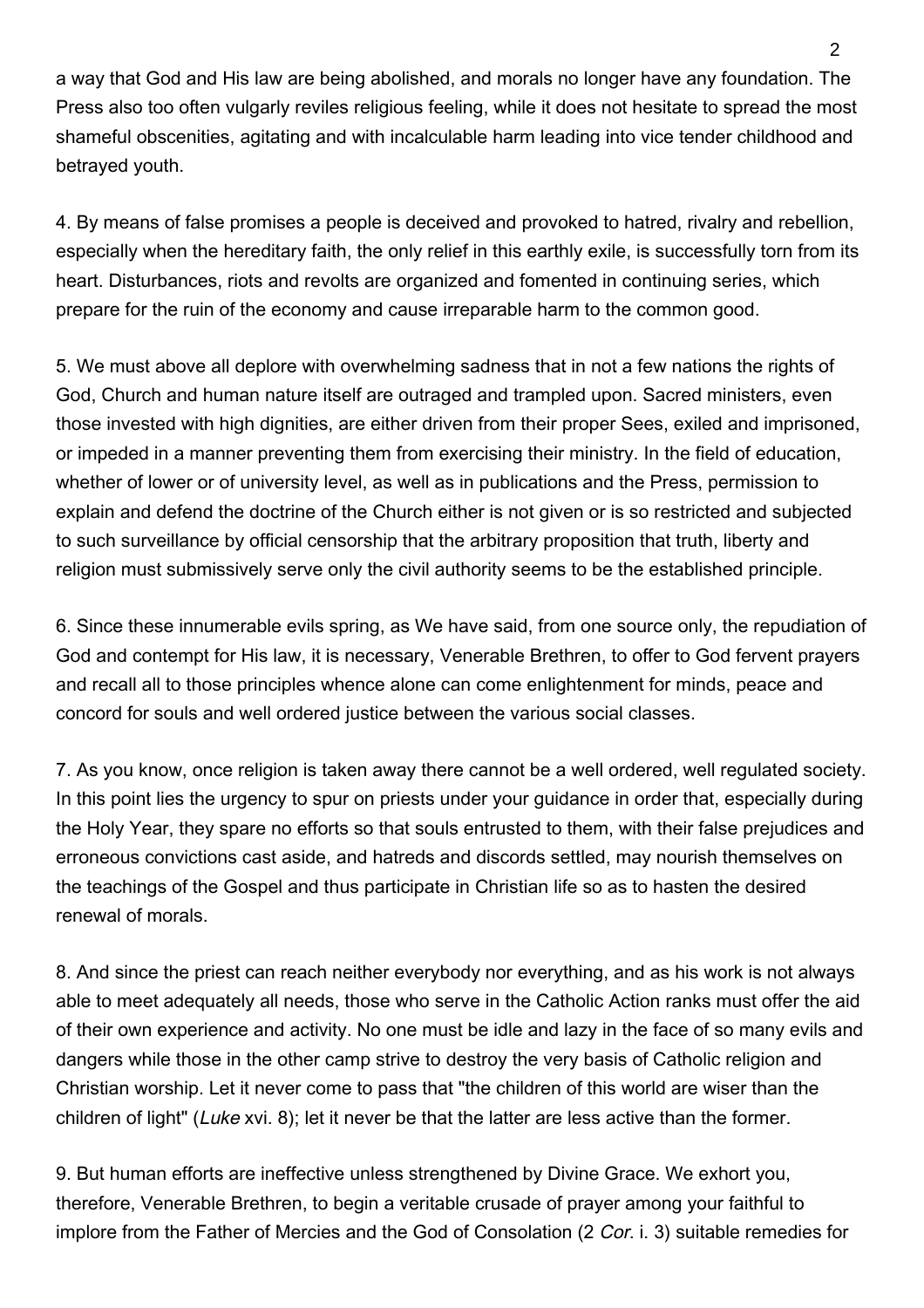the present evils. We intensely desire that, united with Us, they offer public prayers on March 26th Passion Sunday, when the sacred rites of the Church begin to commemorate the bitter sufferings by means of which the Divine Redeemer liberated us from slavery to the demon and led us back to the freedom of the sons of God. It is Our intention on that day to descend into the Basilica of St. Peter to unite Our prayers not only with those present but - as We hope - with those of the whole Catholic world. Let those who, because of illness or old age or other reasons, cannot come to church, offer to God with humble and trusting heart their sufferings and their fears so that the prayer of all, the yearning of all and the wish of all may be one.

10. Let all, united with Us in prayer, implore from Divine mercy that a new order, based on truth, justice and charity, may arise from the longed-for restoration of morals. May the Heavenly Light illuminate the minds of those who have in their hands the destinies of peoples; may they realize that just as peace is the work of wisdom and justice, so war is the fruit of blindness and hatred; let them consider that one day they must render account not only to history but to God's eternal judgment.

11. Those who profusely sow the seed of hatred, of discord and of rivalry; those who secretly or openly arouse the masses and provoke rebellions; those who deceive with empty promises the easily agitated masses, even they must understand that the justice demanded by Christian principles, which gives birth to equilibrium and fraternal concord, is achieved not through force and violence, but with the application of the law.

12. Guided by the supreme light gained by collective prayer, let all be persuaded that only the Divine Redeemer can compose the many and formidable conflicts; only Jesus Christ, We say, Who is the Way, the Truth and the Life (John xvi. 6), Who bestows celestial clarity to clouded minds and Divine strength to doubtful and indolent wills (Imitation of Christ, III, 50 8, 5); He alone can set on the road to eternal happiness the souls of men joined by the bond of brotherhood.

13. With faith, love and hope, therefore, We address to Him Our prayers. May He then, especially during this Holy Year, benignly look down upon humanity, oppressed by so many misfortunes, assailed by so many fears and by waves of so many discords. And as one day, by His divine sign, He calmed the tempest on the Lake of Galilee, so today may He quieten human storms.

14. Let the lies of the wicked be exposed by His light, let the surly arrogance of the proud be humbled, let the rich be led to justice, generosity and charity, let the poor and wretched take as their model the family of Nazareth, which also earned its bread through daily labor; finally, let those who hold the Government of State be persuaded that there is no more solid social foundation than Christian teaching and the safeguarding of religious liberty.

15. We desire, Venerable Brethren, that you make these things known to the faithful entrusted to your care and that you exhort them to pray fervently with Us to the Lord.